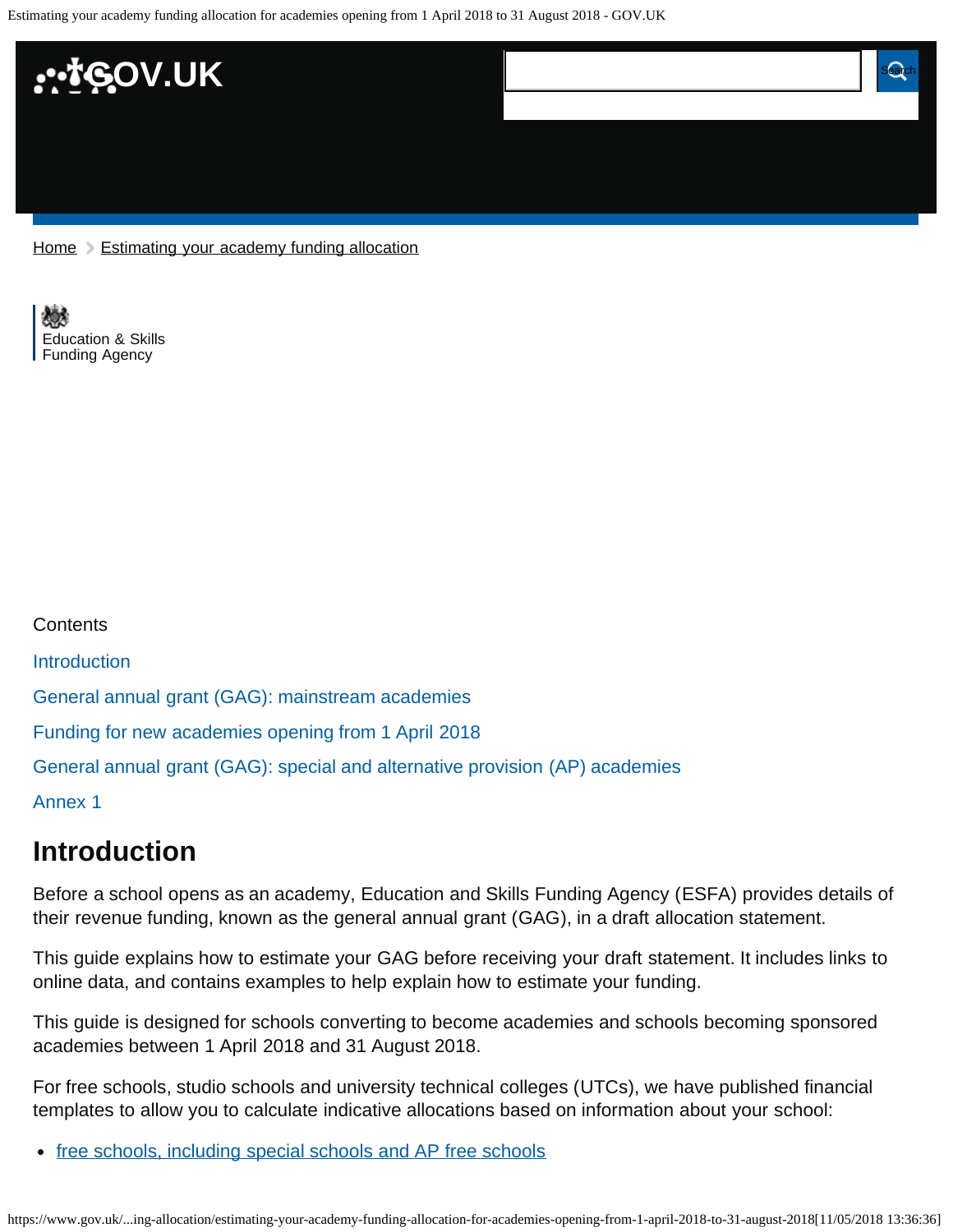- [UTCs](https://www.gov.uk/government/collections/opening-a-utc)
- [studio schools](https://www.gov.uk/government/collections/opening-a-free-school)

# <span id="page-1-0"></span>**General annual grant (GAG): mainstream academies**

GAG is revenue funding, and is used by academies to meet their day to day running costs. The main element of this is the pre-16 school budget share (SBS).

## **Funding outside the GAG**

As an academy, you will receive other revenue funding that is not included as part of your GAG. This may include:

- [early years funding](https://www.gov.uk/government/publications/early-years-national-funding-formula-allocations-and-guidance): this is paid by the local authority to academies with a nursery class through the early years national funding formula (EYNFF)
- national non domestic rates (NNDR): this is paid on receipt of a claim made using an [online form](https://www.gov.uk/guidance/academies-funding-claims), and is paid as separate to the SBS
- [pupil premium:](https://www.gov.uk/guidance/pupil-premium-information-for-schools-and-alternative-provision-settings) this is paid in instalments by ESFA
- [PE and sport for primary schools](https://www.gov.uk/guidance/pe-and-sport-premium-for-primary-schools): this is paid by ESFA in the autumn term
- [universal infant free school meals \(UIFSM\):](https://www.gov.uk/guidance/universal-infant-free-school-meals-guide-for-schools-and-local-authorities) this is paid in instalments by ESFA to academies with infant classes
- high needs top up funding: this is paid by the local authority where required, more information about the process for [high needs](https://www.gov.uk/government/publications/high-needs-funding-arrangements-2017-to-2018) place funding in the 2017 to 2018 academic year is available in the high needs [funding arrangements 2017 to 2018](https://www.gov.uk/government/publications/high-needs-funding-arrangements-2017-to-2018) guidance

In addition you may also receive [capital funding](https://www.gov.uk/government/collections/academies-funding-payments-and-compliance#academies-capital-funding) from ESFA.

### **Risk protection arrangement**

The [risk protection arrangement \(RPA\)](https://www.gov.uk/guidance/academies-risk-protection-arrangement-rpa) is an alternative to commercial insurance for academy trusts. Under RPA, the UK government covers the losses instead of commercial insurance. Schools converting to academy status that wish to join RPA should inform their DfE contact who will arrange this with ESFA. The cost of joining the scheme is £20 per pupil, per year.

If you opt in, RPA is not shown on your allocation statement as it does not affect your allocation, but it will affect the amount you will receive on a monthly basis. If you opt into RPA you will not receive an adjusted GAG statement, but your monthly pay schedule will be reissued.

# <span id="page-1-1"></span>**Funding for new academies opening from 1 April 2018**

The 2018 to 2019 financial year local authority funding formula will form the basis of the SBS until the end of August 2018.

Sixth-form funding and start-up grants are all based on the 2017 to 2018 academic year rates. High needs place funding is based on the 2018 to 2019 financial year rates.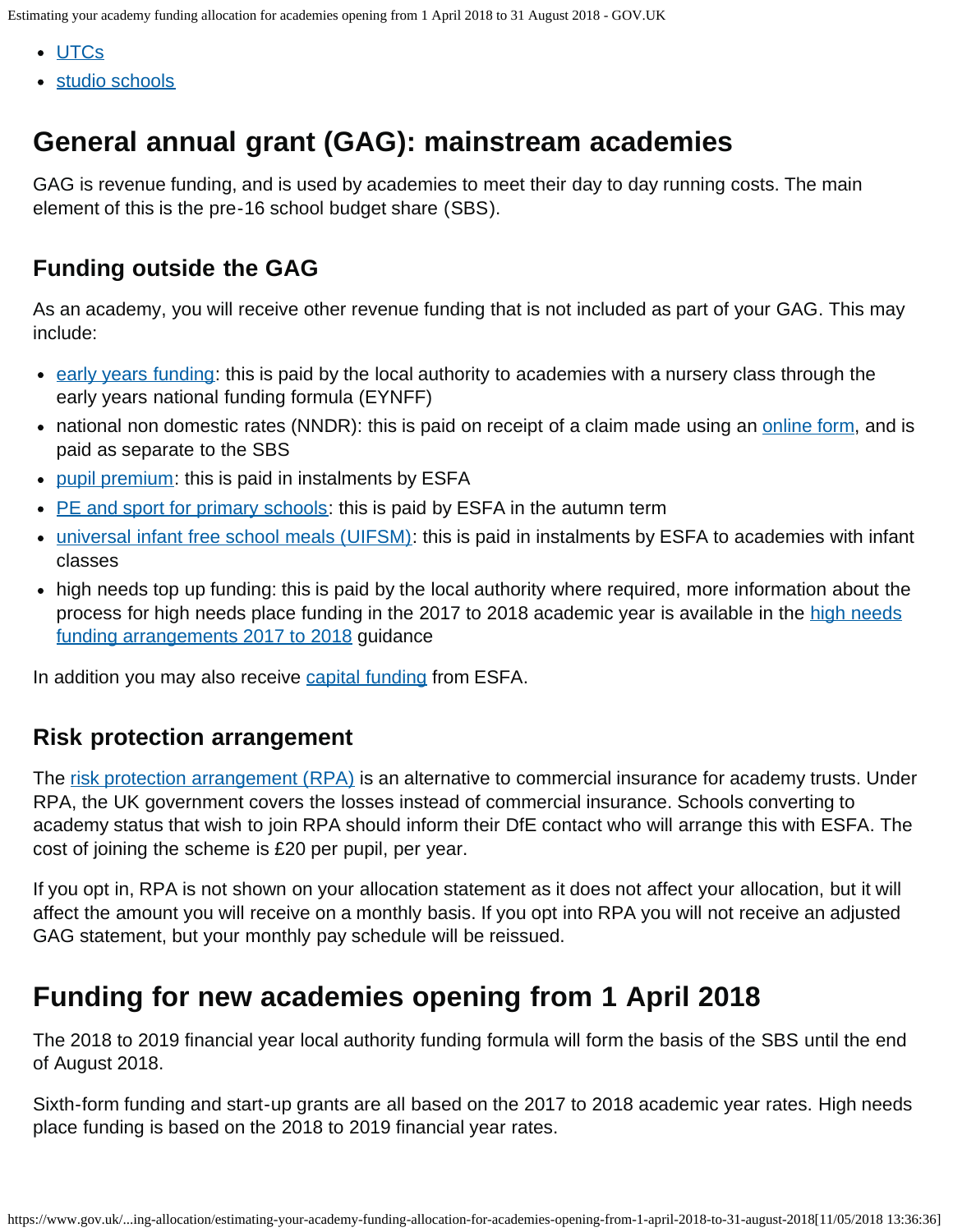Academies will receive new allocations from September 2018.

The table below explains the funding factor timeline.

| <b>Funding factor</b> | April 2018 to August 2018                                   | September 2018 to April 2019                                |
|-----------------------|-------------------------------------------------------------|-------------------------------------------------------------|
| Pre-16 SBS            | 2018 to 2019 financial year local authority funding formula | 2018 to 2019 financial year local authority funding formula |
|                       | Sixth-form funding 2017 to 2018 academic year               | 2018 to 2019 academic year                                  |
| High needs            | 2018 to 2019 financial year                                 | 2018 to 2019 financial year                                 |

### **Estimating your pre-16 school budget share (SBS)**

Your pre-16 SBS is the same amount that the local authority allocated to your maintained predecessor, excluding rates, insurance and early years funding.

To estimate your funding as an academy use the 2018 to 2019 financial year funding settlement that the local authority sent to your predecessor school in February 2018.

Proportion the SBS by dividing this figure by 365 (the number of days in 2018 to 2019) to give a per day amount and then multiply this by the number of days from the academy opening date until the end of the 2017 to 2018 academic year, 31 August 2018. See **annex 1** for more information on the number of days used in this calculation.

To illustrate, a school that opens on 1 June 2018 would estimate their funding using the following method:

| <b>Funding factor</b>                                               | April 2018 to<br>August 2018      | September 2018 to April 2019                                                                                                                                                                                                                            |
|---------------------------------------------------------------------|-----------------------------------|---------------------------------------------------------------------------------------------------------------------------------------------------------------------------------------------------------------------------------------------------------|
| Pre-16 SBS excluding<br>rates, insurance and<br>early years funding | £3,495,000                        | This is taken from the 2018 to 2019 financial year funding statement that the local authority will<br>send to the predecessor school in February 2018                                                                                                   |
| SBS per day amount                                                  | £3.495.000/365<br>$=$ £9.575.34   | This is the yearly SBS amount divided by the number of days in the year (365 days).                                                                                                                                                                     |
| SBS prorated amount                                                 | £9,575.34 x 92<br>$= £880,931.28$ | This is the SBS daily amount multiplied by the number of days the school is open for (1 June<br>2018 to the end of the 2017 to 2018 academic year, 31 August 2018). See annex 1 for more<br>information on the number of days used in this calculation. |

# **Estimating your sixth form funding**

You can estimate your sixth form funding by calculating a daily allocation and multiplying the number of remaining days in the 2017 to 2018 academic year.

For example, for an academy that opens on 1 June 2018:

1. Open the [16 to 19 allocation data: 2017 to 2018 academic year](https://www.gov.uk/government/publications/16-to-19-allocation-data-2017-to-2018-academic-year) file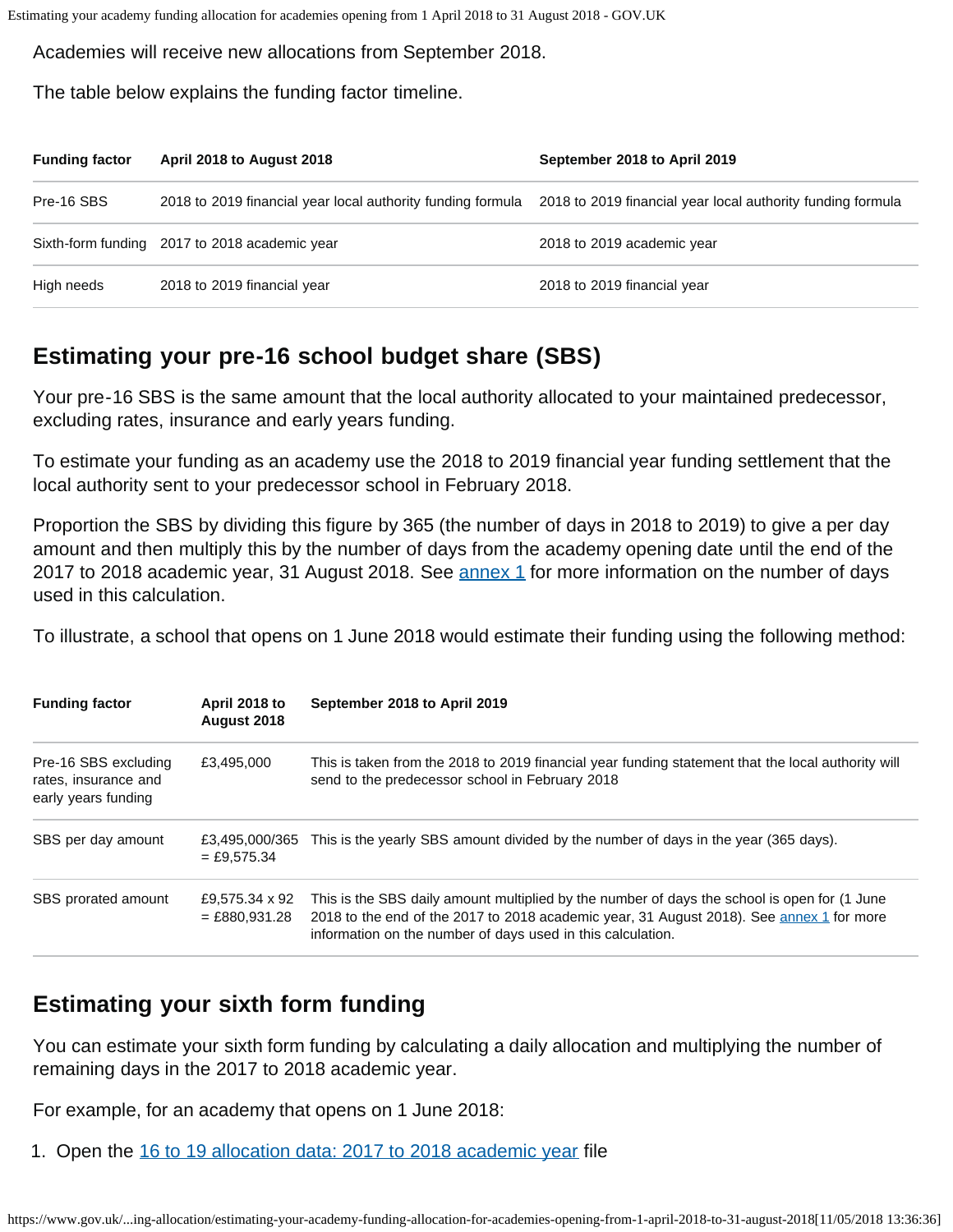- 2. Select the row for the predecessor school, checking the local authority (column C) and institution name (column E). The total funding allocation for the predecessor school is in column T.
- 3. Calculate the prorated allocation using the following method in the table below.

| Factor                                      | <b>Calculation</b>                   | <b>Description</b>                                                                                                                                                                                                                                                        |
|---------------------------------------------|--------------------------------------|---------------------------------------------------------------------------------------------------------------------------------------------------------------------------------------------------------------------------------------------------------------------------|
| Total funding<br>allocation                 | £500,000                             | This is taken from column T in the 16 to 19 allocation data: 2017 to 2018 academic year file                                                                                                                                                                              |
| Sixth-form<br>funding per<br>day amount     | £500.000/365<br>$=$ £1.369.86        | This is the total funding allocation divided by the number of days in the year (365 days)                                                                                                                                                                                 |
| Sixth-form<br>funding<br>prorated<br>amount | £1,369.86 x<br>$92 =$<br>£126,027.12 | This is the sixth-form funding per day amount multiplied by the number of days the school is open for (1)<br>June 2018 to the end of the 2017 to 2018 academic year, 31 August 2018). See annex 1 for more<br>information on the number of days used in this calculation. |

### **Estimating your high needs places for special units in mainstream schools**

Special units in mainstream schools receive high needs place funding. From April 2018, pre-16 place funding rates at SEN units in mainstream schools has changed. From April 2018, pre-16 places at special units occupied by pupils recorded on the school census as sole or dual (main) will be funded at £6,000. Pupils in these places will also attract funding through the mainstream school formula.

Other places are funded at £10,000. This may apply where:

- the place is or will be occupied by a pupil registered on the roll of another school
- a place isn't occupied at the time of the school census count, but is likely to be filled, and requires funding
- spare capacity is required for another reason

You can estimate your high needs place funding by calculating a daily allocation and multiplying the number of remaining days in the 2017 to 2018 academic year. To illustrate, for a mainstream school with 10 special unoccupied places and 5 occupied places that converts on 1 June 2018:

| <b>Factor</b>                                        | <b>Calculation</b>             | <b>Description</b>                                                                                                                    |  |
|------------------------------------------------------|--------------------------------|---------------------------------------------------------------------------------------------------------------------------------------|--|
| Total special<br>unoccupied<br>place allocation      | 10 x £10,000<br>$=$ £100,000   | The number of special unoccupied places multiplied by the rate per place                                                              |  |
| <b>Total special</b><br>occupied place<br>allocation | $5 \times £6,000 =$<br>£30,000 | The number of special occupied places multiplied by the rate per place                                                                |  |
| Special<br>unoccupied<br>place funding<br>per day    | £100,000/365<br>$=$ £273.97    | The yearly special unoccupied place funding allocation divided by the number of days in the year. This<br>gives a daily funding rate. |  |

https://www.gov.uk/...ing-allocation/estimating-your-academy-funding-allocation-for-academies-opening-from-1-april-2018-to-31-august-2018[11/05/2018 13:36:36]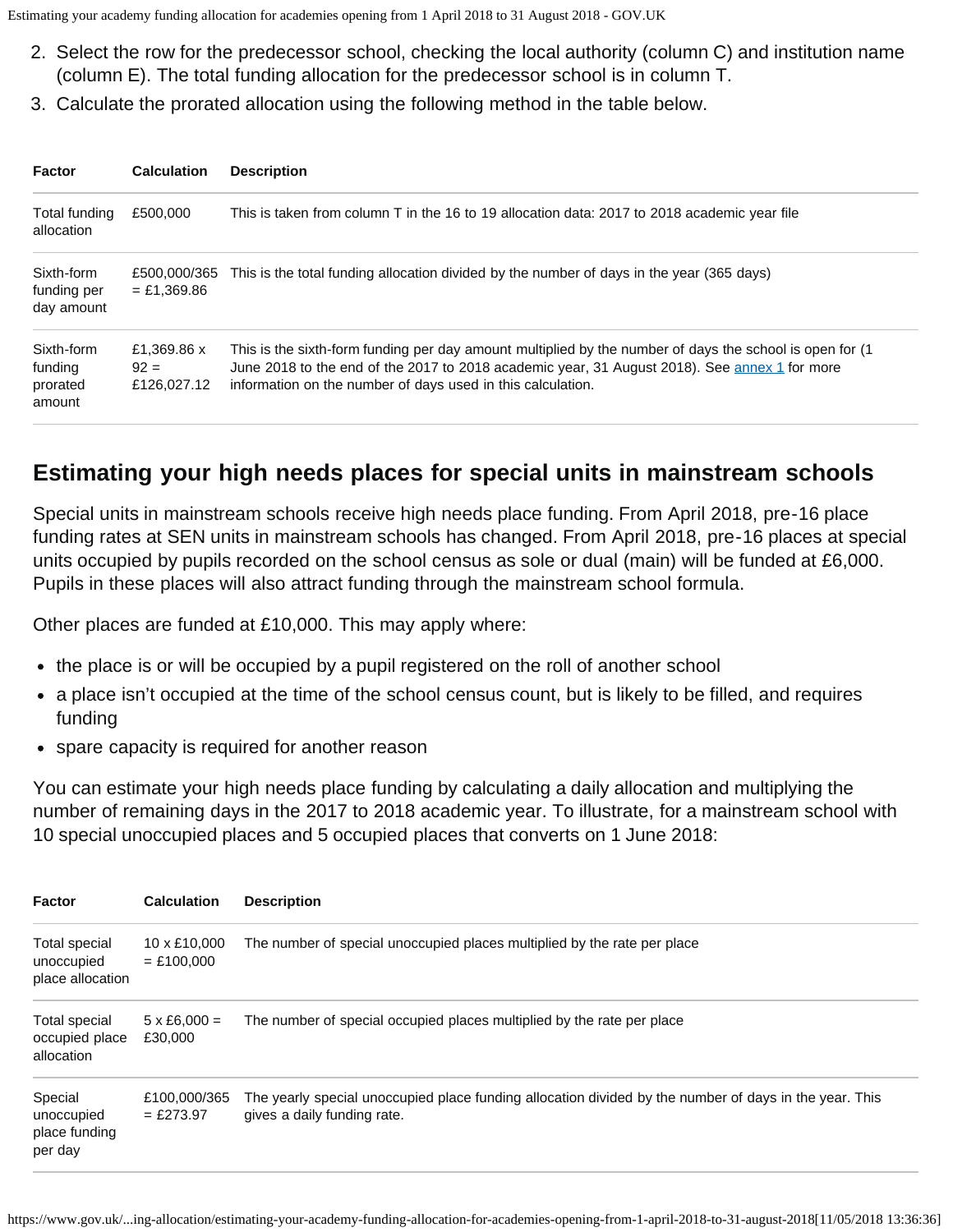| Special<br>occupied place<br>funding per day         | £30,000/365<br>$=$ £82.19                 | The yearly special occupied place funding allocation divided by the number of days in the year. This gives<br>a daily funding rate.                                                                                                                                                    |
|------------------------------------------------------|-------------------------------------------|----------------------------------------------------------------------------------------------------------------------------------------------------------------------------------------------------------------------------------------------------------------------------------------|
| Prorated<br>special<br>unoccupied<br>place funding   | £273.97 x 92<br>$=$ £25,205.24            | This is the special unoccupied funding per day amount multiplied by the number of days the school is<br>open (1 April 2018 to the end of the 2017 to 2018 academic year, 31 August 2018). See annex 1 for more<br>information on the number of days used in this calculation.          |
| Prorated<br>special<br>occupied place<br>funding     | £82.19 $\times$ 92 =<br>£7,561.48         | This is the special occupied funding per day amount multiplied by the number of days the school is open<br>(1 April 2018 to the end of the 2017 to 2018 academic year, 31 August 2018). See $\frac{2018}{100}$ for more<br>information on the number of days used in this calculation. |
| <b>Total prorated</b><br>high needs<br>place funding | £25,205.24 +<br>£7,561.48 =<br>£32,766.72 | This is the total amount of high needs place funding the school will receive for the period 1 April 2018 to<br>31 August 2018.                                                                                                                                                         |

### **Estimating your start-up grant**

Start-up grants (SUG) are only paid to full sponsored academies opening with numbers on roll (NOR) less than 90% of capacity. The minimum value threshold is £10,000. The maximum values are:

- primary: £50,000
- small secondary, capacity up to 250 pupils: £60,100
- medium secondary, capacity 251-999 pupils: between £60,100 and £80,200
- large secondary, capacity of 1,000 or more pupils: £80,200

You can estimate your SUG by using the [sponsored academy funding: ready reckoner](https://www.gov.uk/government/publications/sponsored-academies-funding-guidance-for-sponsors) using the following instructions:

- 1. Open the sponsored academy funding: ready reckoner
- 2. Enter your school capacity in cell D13
- 3. Enter the number of pupils on roll (NOR) in cell D14
- 4. An indicative allocation will show in cell D26

# <span id="page-4-0"></span>**General annual grant (GAG): special and alternative provision (AP) academies**

Special and AP academies receive high needs place funding. In the 2017 to 2018 academic year we will used the figures published in the [high needs allocated place numbers](https://www.gov.uk/government/publications/high-needs-allocated-place-numbers) document to calculate this place funding.

Special academies and post-16 provision are funded for pre- and post-16 provision on the same place funded basis.

- £10,000 per special place
- £10,000 per alternative provision pre-16 place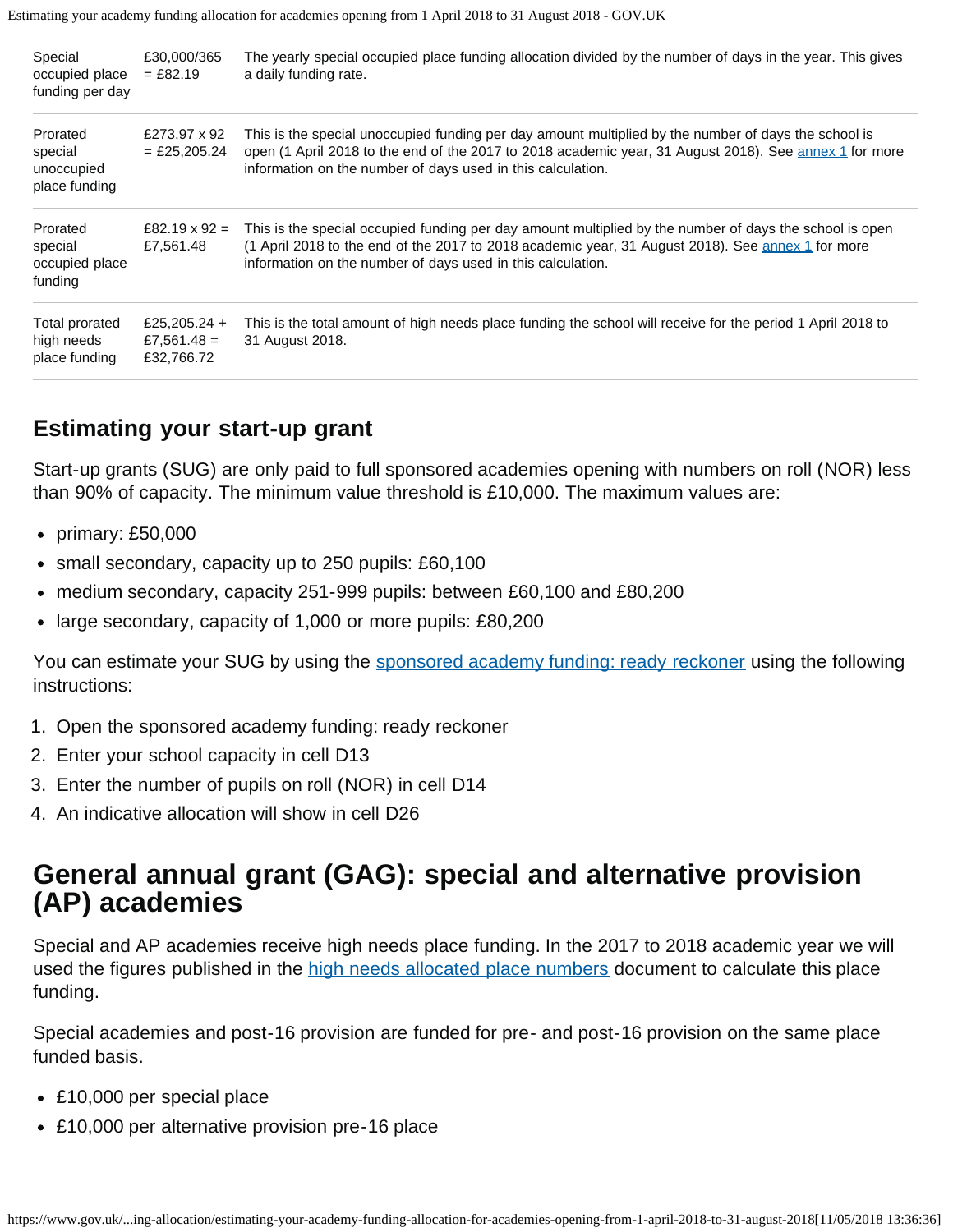Post-16 learners at AP academies will be funded according to the national 16-19 funding methodology.

Element 3 "top-up" funding should continue to be provided by your local authority at the rate agreed prior to conversion.

More information on [high needs funding arrangements for 2017 to 2018](https://www.gov.uk/government/publications/high-needs-funding-arrangements-2017-to-2018) is available.

#### **Estimating your high needs place funding for special schools and AP academies**

You can estimate your high needs funding by calculating a daily allocation and multiplying the number of remaining days in the 2017 to 2018 academic year. To illustrate, a special school with 40 high needs places that converted on 1 June 2018 would estimate their funding using the following method:

| <b>Factor</b>                               | <b>Calculation</b>                   | <b>Description</b>                                                                                                                                                                                                                                                        |  |
|---------------------------------------------|--------------------------------------|---------------------------------------------------------------------------------------------------------------------------------------------------------------------------------------------------------------------------------------------------------------------------|--|
| Total high<br>needs<br>funding<br>allocated | 40 x £10,000<br>$= £400.000$         | The number of high needs places multiplied by the rate per place                                                                                                                                                                                                          |  |
| High needs<br>place funding<br>per day      | £400.000/365<br>$=$ £1.095.89        | The yearly high needs funding allocation divided by the number of days in the year.                                                                                                                                                                                       |  |
| Prorated<br>high needs<br>place funding     | £1,095.89 x<br>$92 =$<br>£100,821.88 | This is the high needs funding per day amount multiplied by the number of days the school is open for (1)<br>June 2018 to the end of the 2017 to 2018 academic year, 31 August 2018). See annex 1 for more<br>information on the number of days used in this calculation. |  |

## **Estimating your start-up grant (SUG)**

SUG is paid to full sponsored academies only. Special and AP academies with up to 100 places receive a flat rate allocation of £25,000 in the first year of opening. Special and AP academies with 100 or more places would be allocated £25,000 plus £250 per place over 100 places.

The flat rate grants are paid in the first academic year of opening only: 50% in month one, 25% in year two and 25% in month three.

Special and AP academies do not receive a formulaic allocation for leadership capacity as their GAG is allocated per place rather than per pupil. This already takes account of staff diseconomies of scale, recognising that pupil numbers in such provision can fluctuate widely throughout the year.

# <span id="page-5-0"></span>**Annex 1**

The table below shows the number of days remaining in the 2017 to 2018 academic year for academies opening up to 31 August 2018.

**Academy opening date Days remaining**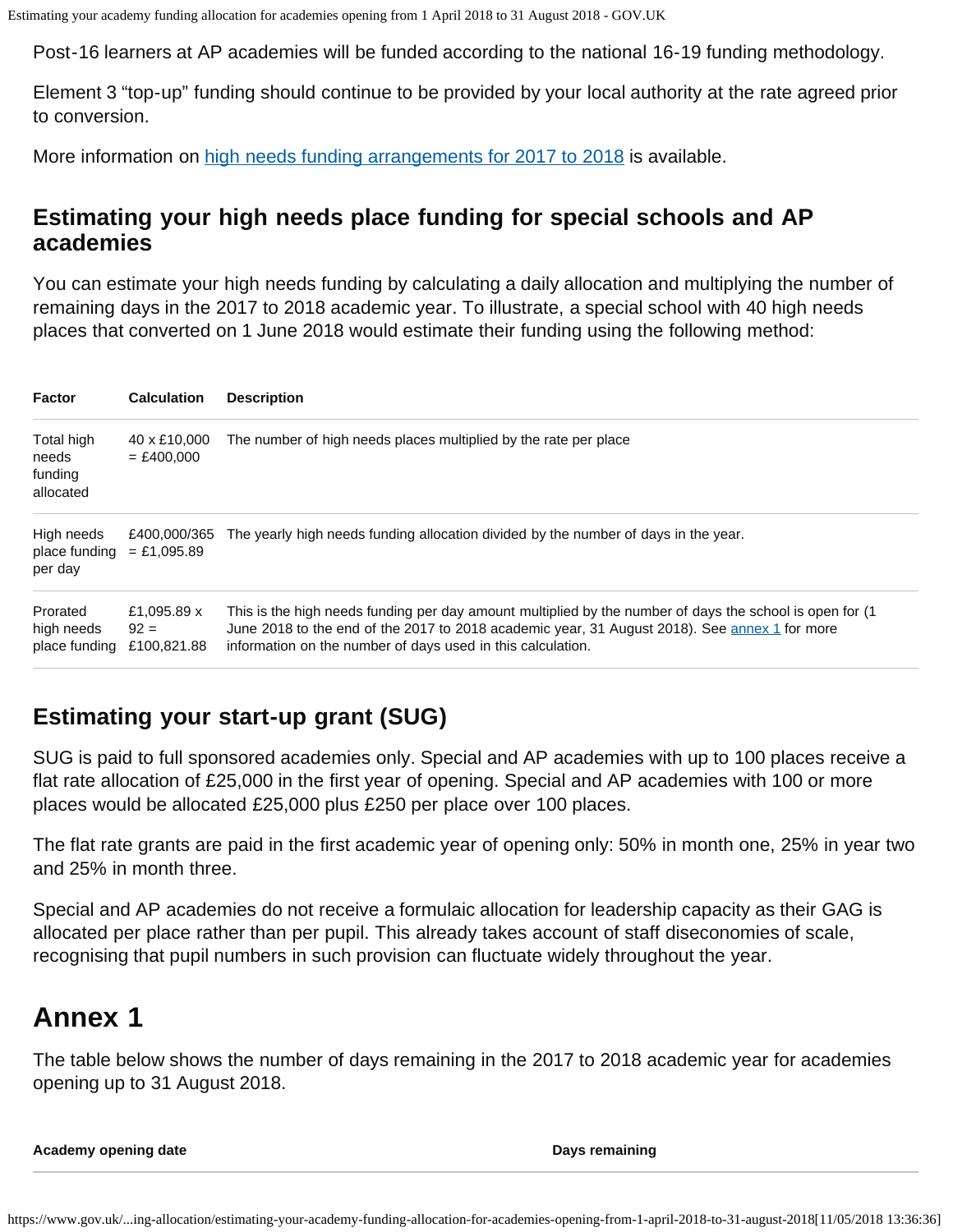| 1 April 2018  | 153 |
|---------------|-----|
| 1 May 2018    | 123 |
| 1 June 2018   | 92  |
| 1 July 2018   | 62  |
| 1 August 2018 | 31  |

#### **Is this page useful?** [Yes No](https://www.gov.uk/contact/govuk)

[Is there anything wrong with this page?](https://www.gov.uk/contact/govuk)

#### **Services and information**

**[Benefits](https://www.gov.uk/browse/benefits)** 

[Births, deaths, marriages and care](https://www.gov.uk/browse/births-deaths-marriages)

[Business and self-employed](https://www.gov.uk/browse/business)

[Childcare and parenting](https://www.gov.uk/browse/childcare-parenting)

[Citizenship and living in the UK](https://www.gov.uk/browse/citizenship)

[Crime, justice and the law](https://www.gov.uk/browse/justice)

[Disabled people](https://www.gov.uk/browse/disabilities)

[Driving and transport](https://www.gov.uk/browse/driving)

[Education and learning](https://www.gov.uk/browse/education)

[Employing people](https://www.gov.uk/browse/employing-people)

[Environment and countryside](https://www.gov.uk/browse/environment-countryside)

[Housing and local services](https://www.gov.uk/browse/housing-local-services)

[Money and tax](https://www.gov.uk/browse/tax)

[Passports, travel and living abroad](https://www.gov.uk/browse/abroad)

[Visas and immigration](https://www.gov.uk/browse/visas-immigration)

[Working, jobs and pensions](https://www.gov.uk/browse/working)

#### **Departments and policy**

[How government works](https://www.gov.uk/government/how-government-works)